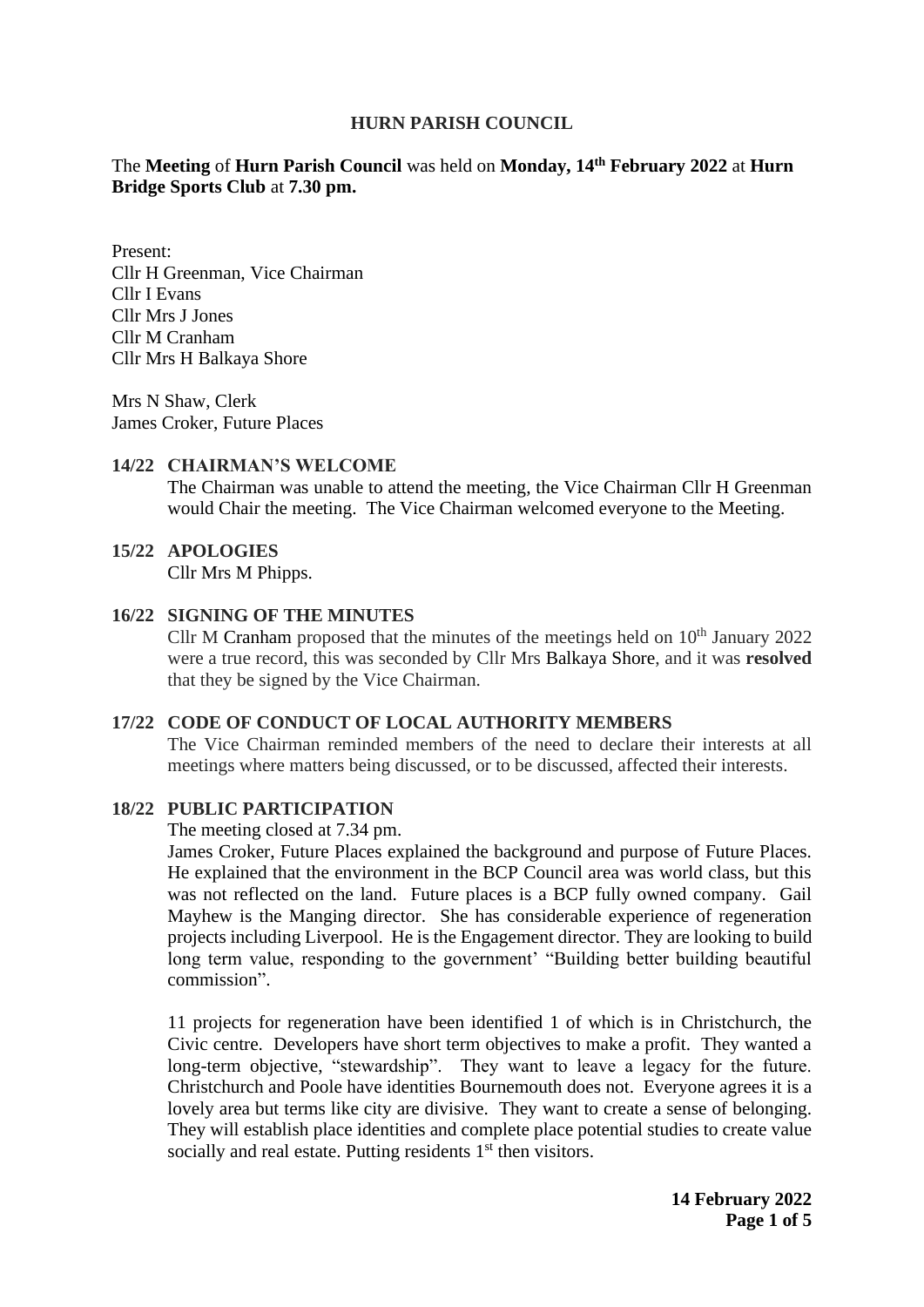Future places has a budget of £3.4m. Currently there are 6 staff with 4 more joining shortly. As well as staff the budget will cover technical studies and consultancy.

Cllr M Cranham queried the large salaries and budget when basic services were not be provided to Residents. Mr Croker responded that the company was being set up top down. They will need to demonstrate value for money. He appreciated that everything provided by BCP Council was not right. They were aiming to create long term value.

Cllr H Greenman asked how the borrowing would be funded. Mr Croker said developments would include units to sell and to rent. All the assets such as beach huts would remain with the council.

Cllr I Evans asked if the green belt would be used for the regeneration. A lagoon has been proposed which residents are opposed to. Mr Croker said the green belt would not be used, brown field sites such as the old power station site in Poole would be used. The government want 17,000 homes to be built in the area in the next 40 years. They would push for this not to be divided into an annual figure. As large projects such as the power station site would take time to realise but would result in a large number of houses. Need to understand user groups e.g., downsizers. Need to have all users involved.

Cllr Mrs H Balkaya Shore commented that residents in villages also need to be able to get to places. All areas need access to amenities not just those in the middle of Bournemouth.

Mr Croker said a 360° consultation has been carried out for Poole quay. They have listened and will feedback what they have heard.

Cllr H Greenman asked why the consultants 1HQ had been hired and how much were they being paid? Mr Croker explained that he could not do all the work and 1HQ were very good at what they did. They will be paid £100k for all their work.

He explained that the Community Groups Engagement Questionnaire can still be completed and sent back. The responses will be used to identify Place identity, place narrative, place potential and community groups. Residents will be consulted in April.

Councillors emphasized that Christchurch has its own clear identity and does not want to be swallowed up.

Cllr H Greenman thanked Mr Croker for coming to explain the project and answer questions.

#### **19/22 GENERAL PARISH MATTERS.**

**a) Open Spaces: Town Common/Sopley Common/Ramsdown, Hurn Forest:** Nothing to report. **Leave on Agenda for March meeting.** 

#### **b) Gravel Extraction**

Rob Flower NMSB had given a useful update on the plans for Hurn Court Farm Quarry.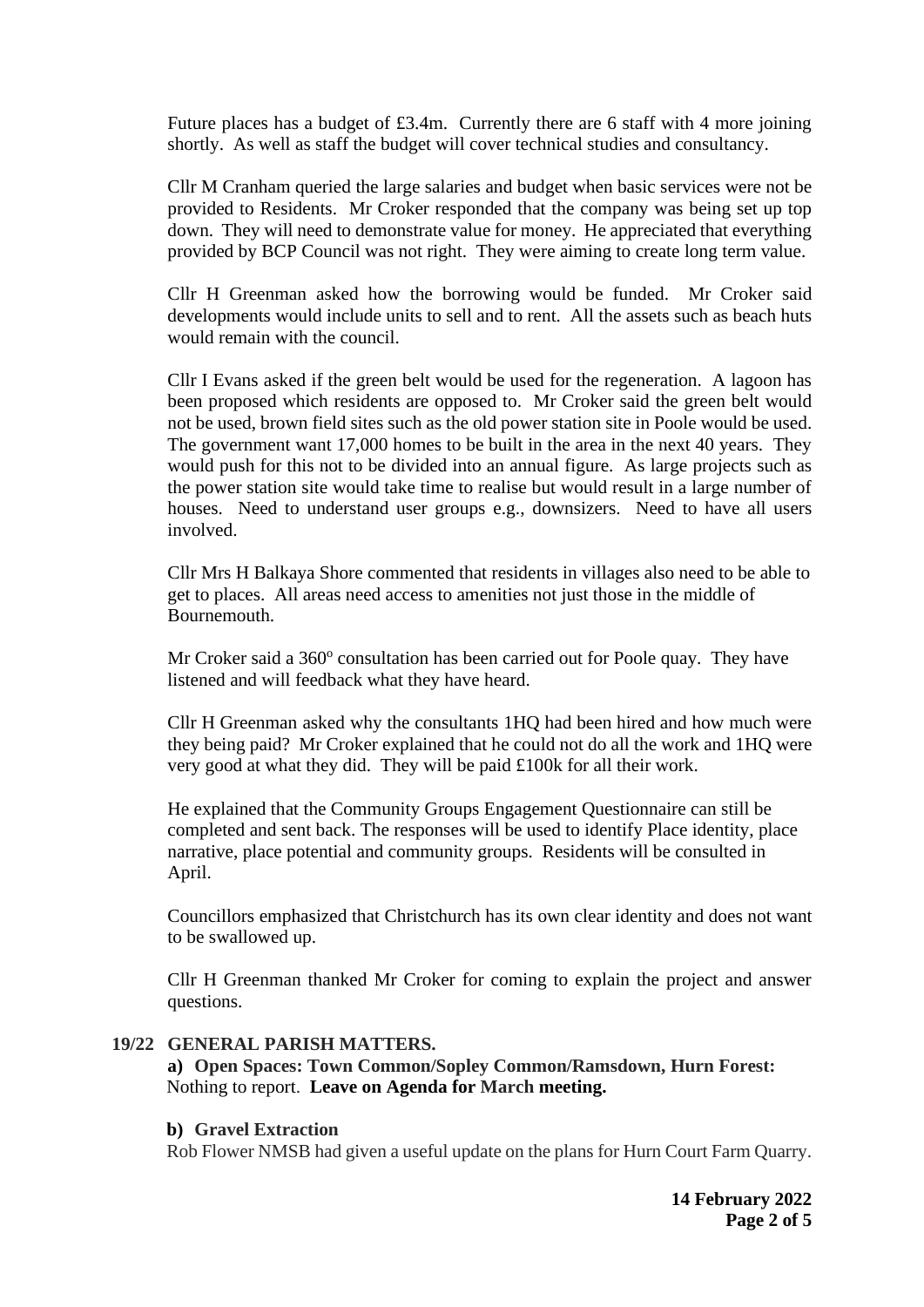It was agreed that the Clerk would thank him for the update. L**eave on Agenda for March meeting.**

## **Roads**

Cllr Mrs H Balkaya Shore commented that due to roadworks on Bargates there were long ques on the Avon Causeway. She will contact the Police to report oversize vehicles using the route. Accidents are occurring due to the extra traffic. **Leave on Agenda for March meeting.** 

## **c) Playground**

Nothing to report. **Leave on Agenda for March meeting.** 

## **d) Neighbourhood Plan**

Cllr H Greenman reported that the  $1<sup>st</sup>$  consultation event had been held in Hurn Bridge Sports Club; the 2<sup>nd</sup> would be held on Wednesday 16<sup>th</sup> February. Leave on Agenda **March meeting.** 

## **e) Rights of Way Improvement Plan Consultation**

The response to the consultation has been submitted. **Remove from the Agenda.** 

## **f) BCP Local Plan Issues & Options**

The deadline to respond to this consultation has been extended until 25<sup>th</sup> March. It was agreed that the Parish Council's response would be deferred until the March meeting. A Newsletter will be prepared and distributed to Residents to encourage them to respond to the consultation.

## **g) Future Places**

Cllr H Greenman agreed to prepare a draft response to the questionnaire.

# **20/22 PUBLIC PARTICIPATION**

No members of the public were present.

# **22/22 CORRESPONDENCE**

The Clerk presented the list of correspondence.

It was agreed that the Heritage List Project would be include as an agenda item at the March meeting.

# **23/22 COMMITTEE REPORTS**

The Clerk reported on the BCP Town and Parish council meeting she attended. The new Chief Operations Officer Jess Gibbons introduced herself. All the Clerks raised concerns about the short deadline to respond to the BCP Local Plan Issues & Options consultation. As a result, the deadline to respond has been extended until  $25<sup>th</sup>$  March.

# **24/21 FINANCE**

## a) **Cheques Out:**

The following items of expenditure were **resolved**, proposed Cllr Mrs J Jones, Seconded Cllr Mrs H Balkaya Shore**:**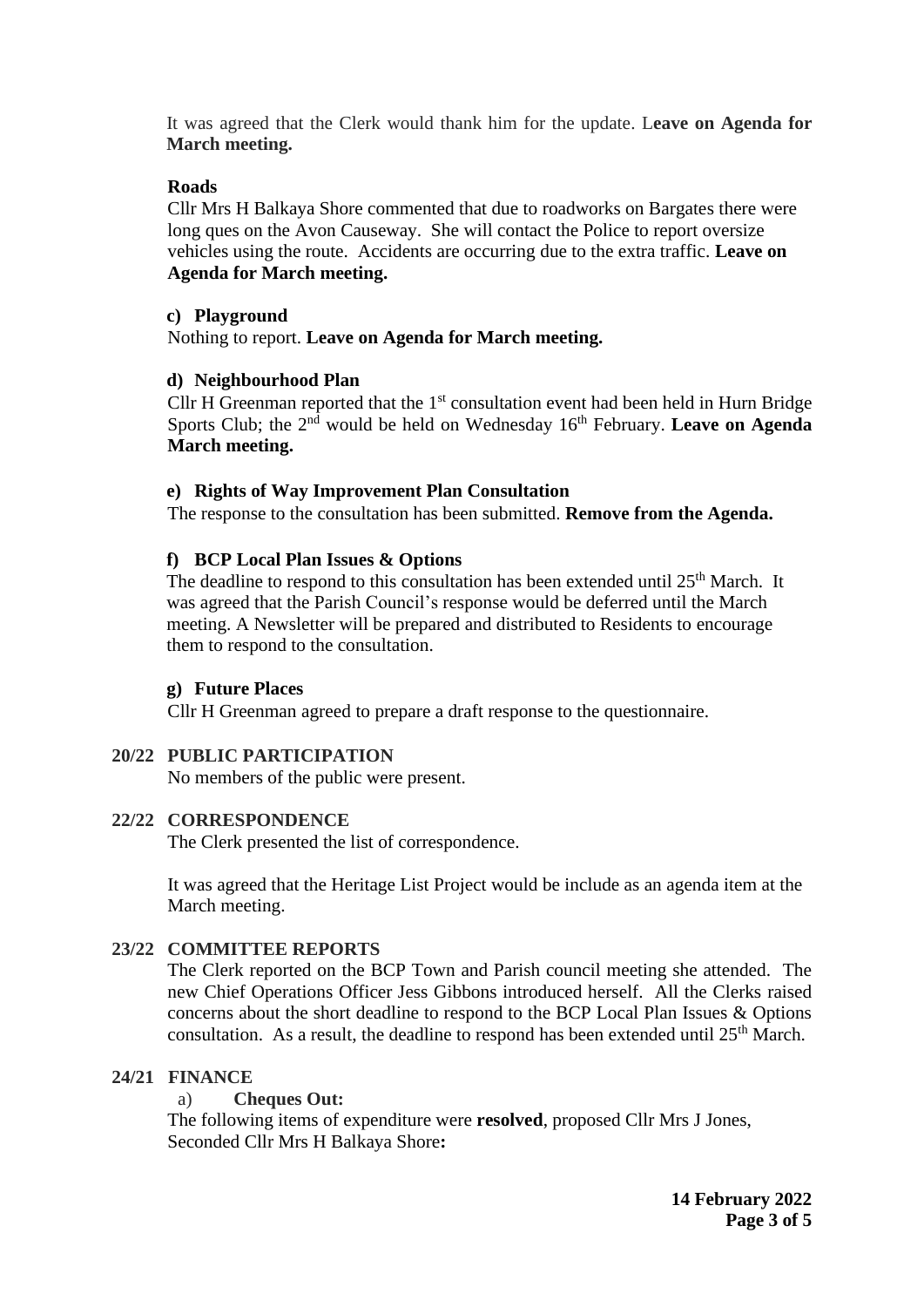- Cheque No 912: £888 to Dorset Planning Consultant Ltd – Consultancy Neighbourhood Plan

- Cheque No 914: £435.99: to Mrs N Shaw for Clerk's duties and expenses during January 2022: (hours for January 2022 [32.00 hours  $\omega$  £12.00/hour = £384.00] + £51.99 expenses, Use of home as office allowance November & December 2021 and January 2022 and printer ink).
- Cheque No 915: £157.10 to Mrs M Phipps, Neighbourhood plan printing.
- Cheque No 916: £166.74: to Mrs N Shaw residual holiday pay.
- Cheque 917: £60: to Vision ICT SSL certificate renewal.

### b) **General**

The precept request for 22/23 has been submitted to BCP Council.

### **25/22 SUPPLEMENTARY**

Who to invite to present at the Annual Assembly was discussed. It was agreed to invite Gail Mayhew, Managing Director Future places to present her previous work in regeneration and ideas for the BCP area.

# **26/22 DATE OF NEXT TEAMS MEETING**

Monday 14<sup>th</sup> March 2022.

## **27/22 PLANNING**

#### **Bosley Nursery**

An update from Neil Smith, the Enforcement officer had been forwarded to Cllrs.

| <b>Application No.:</b> | 8/22/0052/HOU                                    |
|-------------------------|--------------------------------------------------|
| <b>Location:</b>        | Gate Cottage, 11 Avon Causeway, BH23 6AS.        |
| <b>Proposal:</b>        | Single story side extension and new outbuilding. |
|                         | (Resubmission)                                   |

Councillors resolved **not to object** to this application.

| <b>Application No.:</b> | 8/21/1181/TTPO                                                 |
|-------------------------|----------------------------------------------------------------|
| <b>Location:</b>        | 17 & 19 Matchams Lane, Hurn, BH24 6AW                          |
| <b>Proposal:</b>        | T1g - Scots Pine - Remove Deadwood. T2 & T3 - English Oak      |
|                         | - Raise canopy over driveway by 5m. T4 - English Oak - Fell to |
|                         | ground level. T5 - Silver Birch - Raise canopy to 5m above     |
|                         | ground level. Thin canopy by 20%. T6 - Sweet Chestnut -        |
|                         | Reduce lateral canopy over applicant's property by approx. 2m. |
|                         | T7g - Leyland Cypress - Reduce northern lateral growth by      |
|                         | approx. 2m and reduce canopy to give 2m clearance from         |
|                         | property. T8g - 5 x Scots Pine, 4 x Birch, 2 x Goat Willow -   |
|                         | Fell to ground level.                                          |

Councillors resolved **to comment** on this application. Concerning the felling of 8 trees on the island. What proportion of the trees on the island will be removed? Concerns were raised over the felling of oak T4. Is felling of this tree necessary and will it be beneficial to the surrounding trees? From the information provided Councillors could not verify the benefit of removing the 8 trees on the island and oak